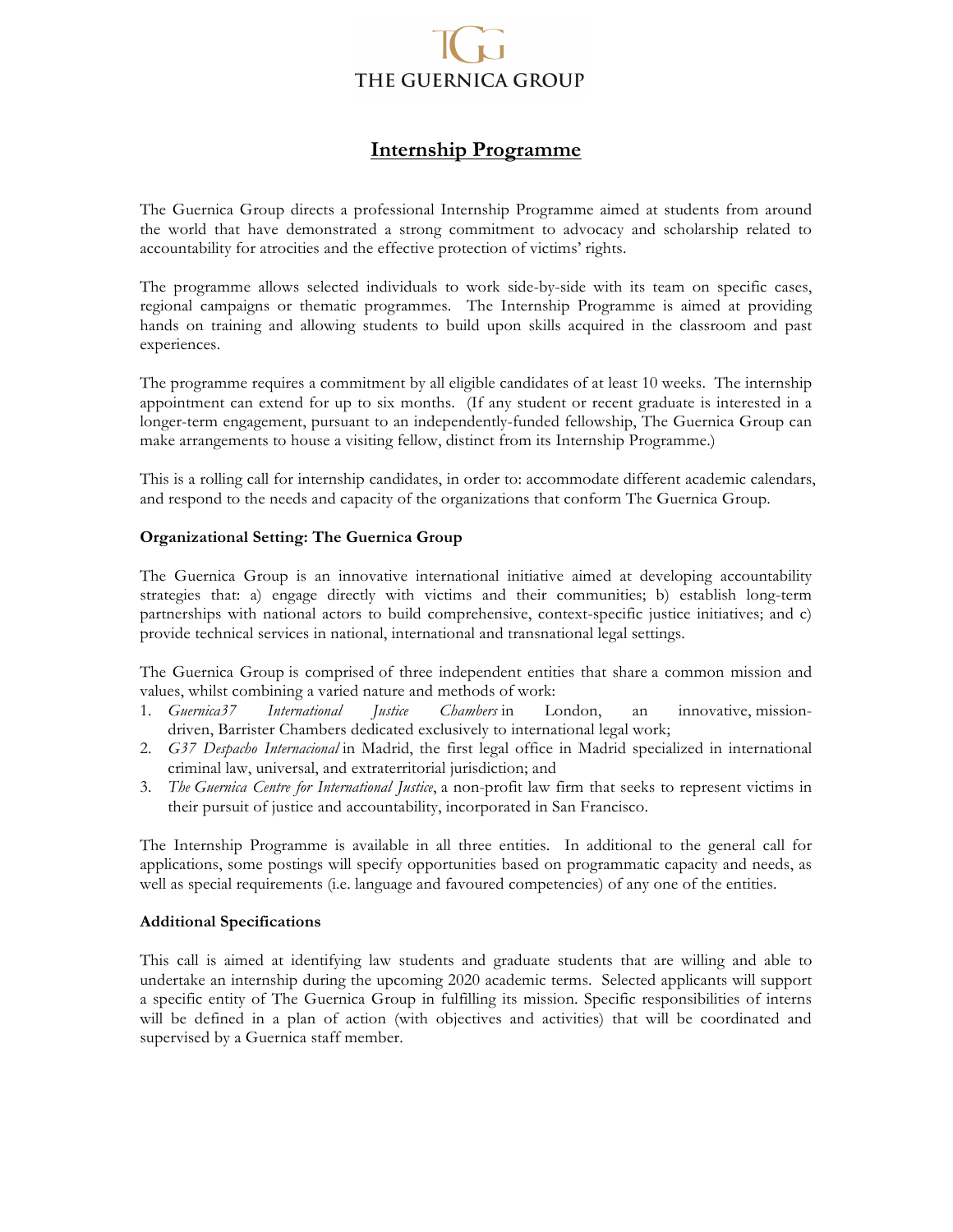# THE GUERNICA GROUP

Each applicant should indicate the place (or duty station) where they are interested in conducting the internship. (More than one entity can be indicated.) Similarly, applicants are requested to indicate their period of availability in the cover letter that accompanies their *Curriculum Vitae.*

Activities will depend on the intern's knowledge, skills and abilities, and may include: monitoring country situations, conducting legal and academic research, producing background notes, participating in meetings, assisting in the production of reports, documenting cases, contributing to media campaigns, supporting fundraising efforts, and coding information, amongst others

The dedication to the internship can be part-time, given that it is taking place during an active academic period. (Summer internships are expected to be full-time engagements.) All work will be conducted under the guidance of a Guernica staff member assigned to the supervision of the particular internship. The intern will be expected to observer all codes of conduct, and professional ethics. All expenses inherent to the internship will be the sole responsibility of the intern.

The deadlines to be considered for each of the terms are as follows:

- For candidates interested in an internship during the Spring 2020 term: 15 December 2019
- For candidates interested in an internship during the Summer 2020 term: 28 April 2019
- For candidates interested in an internship during the Fall 2020 term: 1 August 2019

### **Eligibility Requirements**

#### *1. Active link with a recognized academic programme.*

Though The Guernica Group's concentrates on the development legal strategies and, thus, tends to cater to students enrolled in advanced legal studies; students coming from social sciences and other relevant disciplines are encouraged to apply and will be considered based on programmatic needs of the entities (including media campaigns, use of information technology for human rights research, and interdisciplinary investigations).

In order to qualify for The Guernica Group Internship Programme, applicants must: (i) be enrolled in a graduate school programme (second university degree or equivalent, or higher); or (ii) be enrolled in the final academic year of a first university degree programme.

### *2. Work Experience*

No professional work experience is required for participation in the Internship Programme, but past experience will be taken into consideration in the selection process.

### *3. Languages*

Fluency in English is a requirement for all placements. Applicants should specify knowledge and fluency level of any additional languages. Specific calls might require special language skills. Applicants seeking to be placed in *G37 Despacho Internacional* in Madrid will also need to be fluent in Spanish.

### *4. Computer Skills*

All applicants must be proficient in the use of basic computer programs. Specialized or additional knowledge in the use of any computer programs or information technology should be indicated.